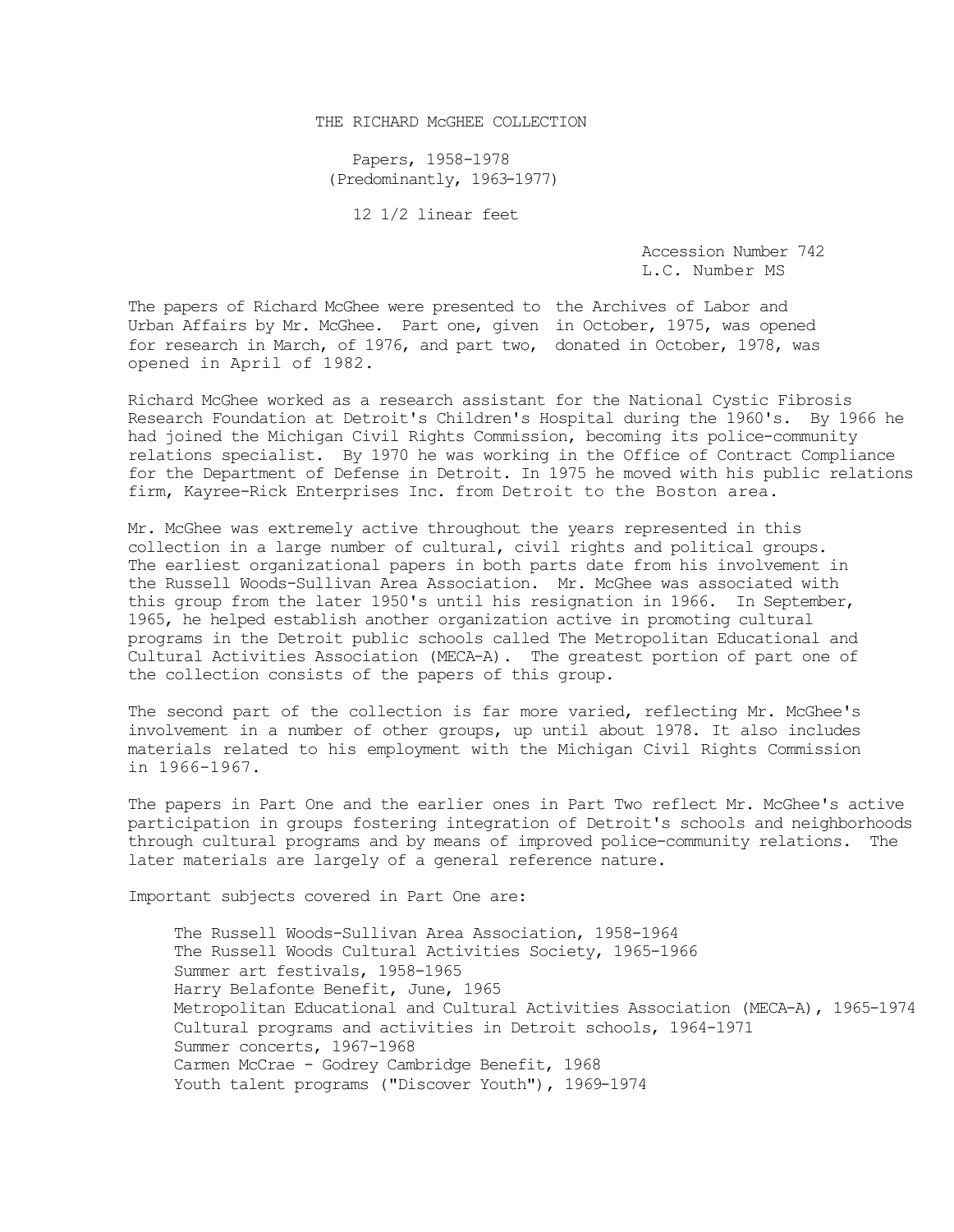Among the major correspondents in part one are: (an index to the location of these letters will be found on the last page of the guide to this part)

Morton Levitsky Lenore Romney Neil Staebler

Important subjects included in part two are:

Afro-American Cultural Development Foundation, 1968-1973 Americans for Democratic Action, 1970-1978 Black cultural events in Detroit, 1963-1976 Civil rights, 1967-1976 Civil rights legislation, 1974 Cultural programs and activities in Detroit schools, 1963-1976 Metropolitan Educational and Cultural Activities Association, 1965-1976 Michigan Civil Rights Commission National Association of Human Rights Workers, 1967-1977 Police-community relations, 1966-1967 Russell Woods-Sullivan Area Association and Russell Woods Cultural Activities Society, 1963-1968 School desecration in Detroit, 1971-1972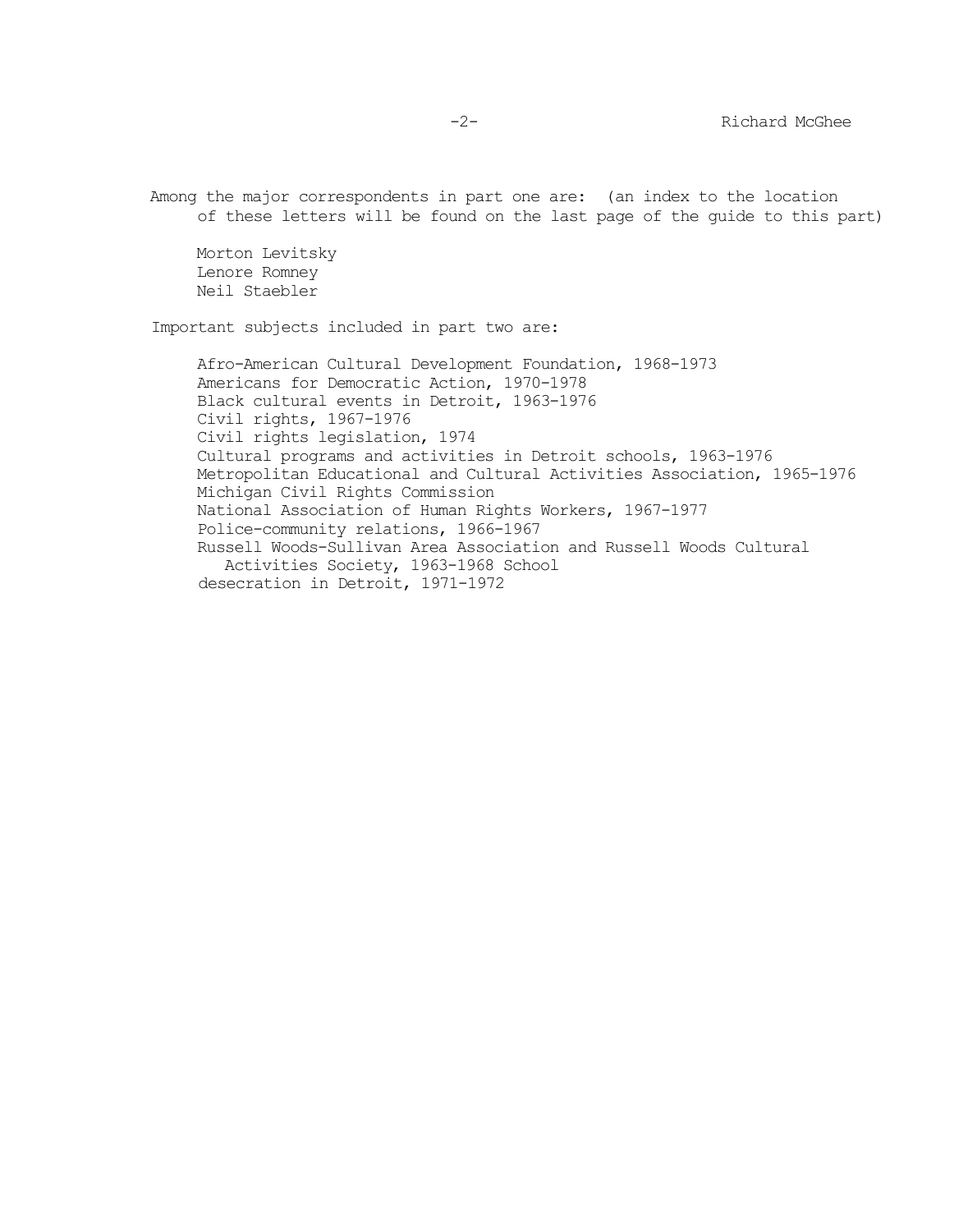#### Contents

#### 25 manuscript boxes

#### Part I

- Series I, Box 1 The Russell Woods-Sullivan Area Association, 1958-1964 Correspondence and materials about the association's annual art festivals
- Series II, Box 2 The Russell Woods Cultural Activities Society, 1965-1966 Correspondence and materials relating to the society, its art festivals, programs in the Detroit schools, and the 1965 Harry Belafonte benefit.
- Series III, Box 2, folder #22 Metropolitan Council on Education, 1965 Letter to The Detroit Board of Education, December 29, 1965.
- Series IV, Boxes 3-10 Metropolitan Educational and Cultural Activities Association, 1965-1974

Boxes 3-4:

Correspondence, questionnaires, and other materials about programs in Detroit schools, 1965-1971.

Box 5:

Correspondence and materials relating to youth programs, talent shows ("Discover Youth"), concerts, Carmen McCrae benefit (1968) and other public activities, 1967-1974.

Box 6:

Correspondence and materials relating to Board of Directors (1966-1970) and Advisory Board (1967).

Box 7:

Correspondence and materials relating to Advisory Board (1967-1968). General correspondence, memoranda and bills, 1966-1974.

Box 8:

Miscellaneous materials. Budgets, expenditures, financial reports. Materials relating to fund-raising and Title III (1966-1968)

Box 9:

Title III materials continued. By-laws, statements of purpose and brochure materials (1967).

Box 10:

Brochure materials, continued.

Series V, Box 10, folders # 4-7 Personal materials, 1963-1974 Correspondence, 1965-1974. JACOE materials (1972)

## Part II

Series VI, Boxes 11-15: Cultural and Educational Organizations, 1963-1976. Correspondence, programs for schools, festivals and benefits, minutes, mailing lists, general materials.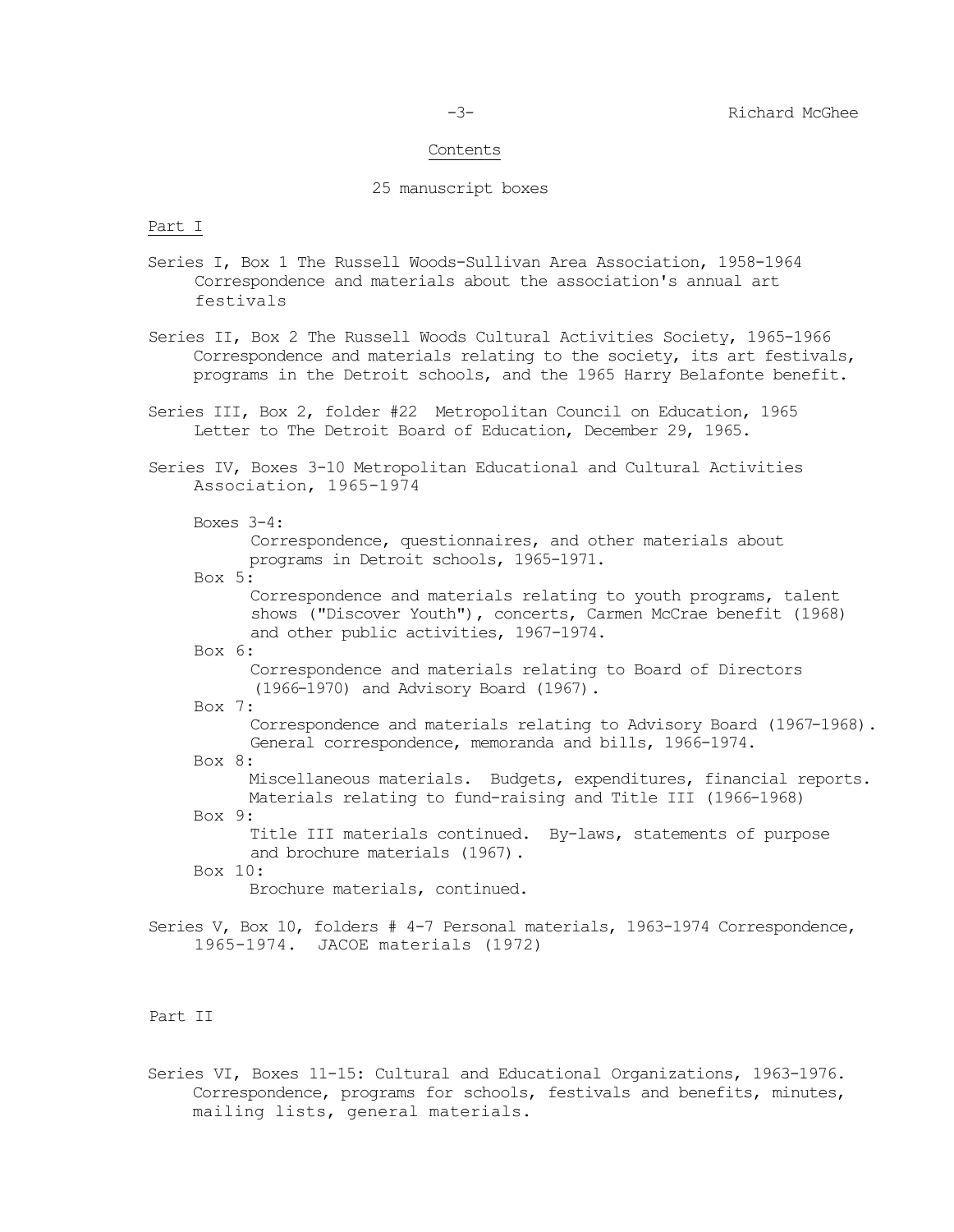- Sub series A, Box 11: Russell-Sullivan Area Association and the the Russell Woods Cultural Activities Society, 1963- 1968.
- Sub series B, Boxes 11-12: Other Cultural and Educational Groups, 1964-1973. Materials outlined above for the Detroit Society for the Advancement of Culture and Education (1964-1973); the Mackenzie Constellation Evaluation Committee (1964-1967); the Metropolitan Council on Culture and Education (1965-1966); and the Detroit Contemporary Dance Company (1967).
- Sub series C, Boxes 12-14; Metropolitan Educational and Cultural Activities Association, 1965-1976.
- Sub series D, Box 15; Afro-American Cultural Development Foundation, 1968-1973.
- Series VII, Boxes 15-22: Civil Rights Groups, 1963-1977. Memoranda, minutes, meeting notices and agendas, reports, some correspondence, much background and reference material.
	- Sub series A, Boxes 15-18: Michigan Civil Rights Commission, 1963-1975. Also includes materials on police and community relations and commission case files, 1966.
	- Sub series B, Boxes 18-21: National Association of Human Rights Workers, (NAHRW), 1967-1977. Materials described under the series title for the National Association of Inter group Relations Officials (NAIRO) for 1967-1970; the NAHRW and corresponding and memos from its Legislative Educational Services Committee (1973- 1975); the Michigan chapter of NAIRO (1965-1970); and the Michigan Association for Human Rights Workers, 1971-1976).
	- Sub series C, Boxes 21-22: Other Civil Rights and Community Organizations, 1966-1976. Includes materials for the Joint Action Committee on Education (1971-1973); the NAACP (1971-1973) and its Education Committee (1971); the Society for International Development (1971-1976): and a few items on other civil and human rights groups, local, national and international.
- Series VIII, Boxes 22-25: Political Organizations and Activities, 1963-1978. Background and reference material, campaign and convention documents, reports, position papers and publications.
	- Sub series A, Box 22: Political Affiliations and Activities, 1963-1974. Reference and background materials for local Detroit and Michigan campaigns (1963-1972); the National Democratic Party (1963-1974); the Michigan Democratic Spring State Convention (1969); and a Michigan Democratic Political Reform Convention in 1970.

Sub series B, Boxes 23-25: Americans for Democratic Action, 1970-1978.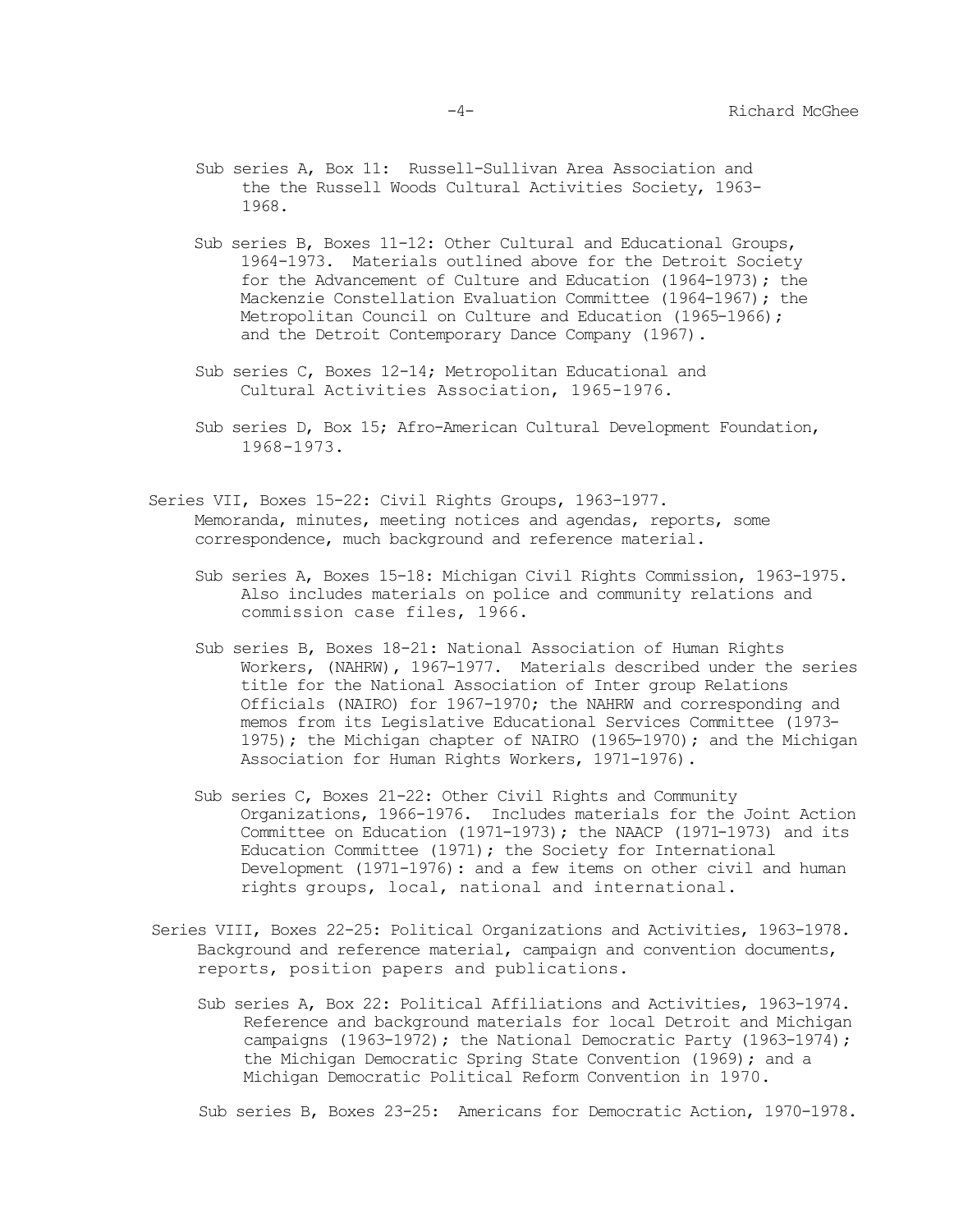Series IX, Box 25: Personal Materials, 1959-1976.

Correspondence, invitations, personal and medical mailing lists, materials for the Dr. Lula Belle Stewart-Robinson Memorial Fund (1966) and Kayree-Rick Enterprises Inc. (1972-1975).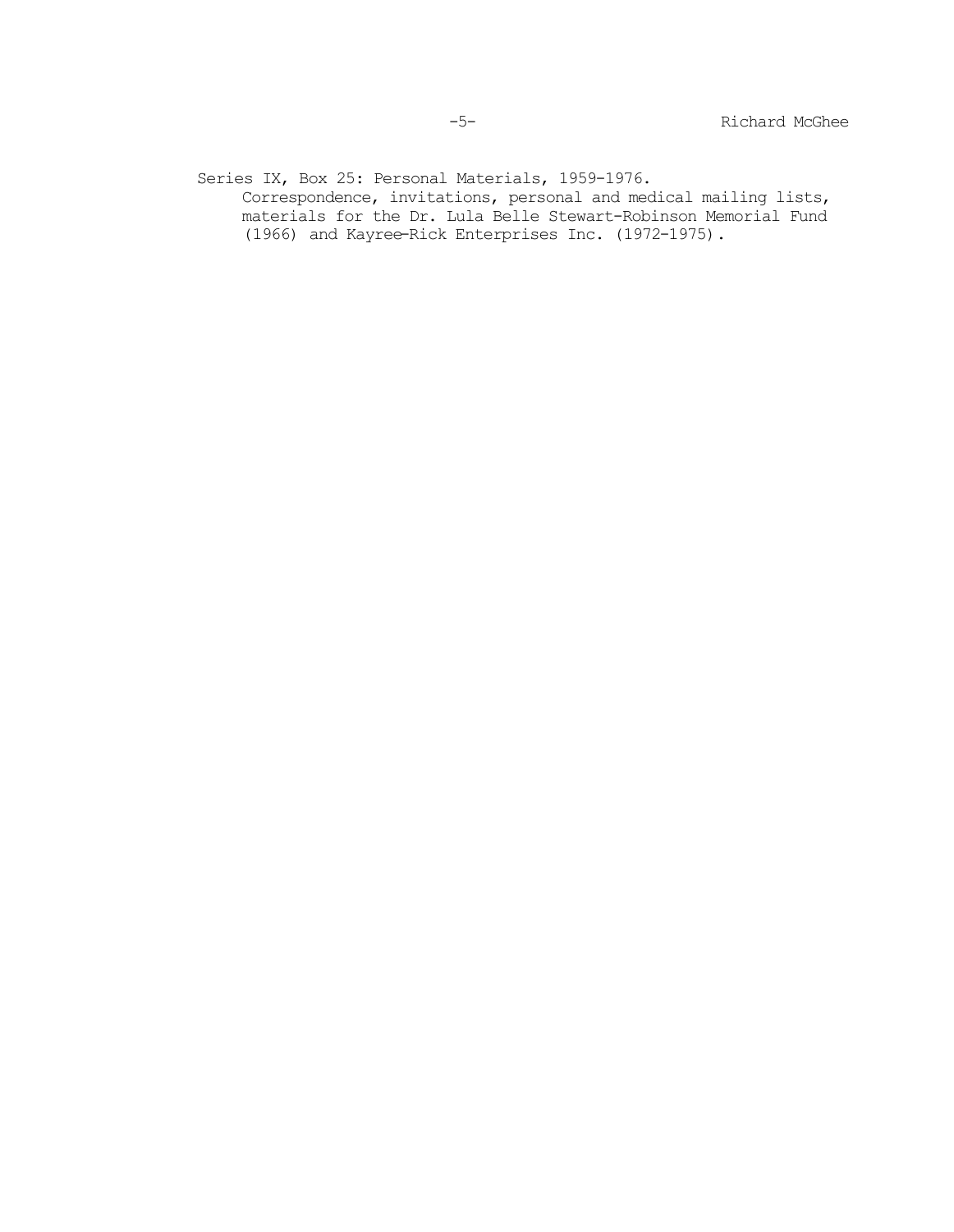### Series 1

#### Box 1

## The Russell Woods-Sullivan Area Association, 1958-1964

This material dates from 1958-1964. The earliest papers are not Mr. McGhee's because he does not appear as a correspondent until 1963 as the association's "Art Festival Chairman." The bulk of these folders deal with the correspondence and other materials related to the annual summer art festivals. A few other items of correspondence, insurance papers and meeting notices are also included. Arrangement is generally chronological.

# Box 1: Russell Woods-Sullivan Area Association 1958-1964

Correspondence and materials about annual art festivals

- 1. Correspondence, 1960
- 2. Miscellaneous correspondence and materials, 1960-1968
- 3. Art festival booklets, 1960-1965
- 4. Miscellaneous: permission to use lot, May 1958
- 5. Art festival memoranda, correspondence, etc., 1959
- 6. Art festival: names of artists and entries, 1959-1960
- 7. Art festival insurance, 1960
- 8. Art festival chairman's file (not McGhee), 1960
- 9. Art festival correspondence, 1960
- 10. Art festival minutes, memoranda, financial report, 1960
- 11. Art festival advertisements, 1960
- 12. Correspondence with art festival jury, 1963
- 13-19. General correspondence and material on art festivals, 1963-1964
	- 20. Correspondence with art festival committee, 1964
	- 21. Correspondence with art festival jury, 1964
	- 22. Fire insurance, 1964
	- 23. Correspondence with Detroit Adventure, 1964

### Series II

## Box 2 The Russell Woods Cultural Activities Society, 1965-1966

The material here, dating from 1965-1966 deals with a group headed by McGhee that emerged and eventually broke off from The Russell Woods-Sullivan Area Association. The majority of these files are concerned with the correspondence and related material of the 1965 summer art festival, and with the big Harry Belafonte benefit on June 24, 1965. Letters from Lenore Romney and Neil Staebler about this benefit are included here. There are also a number of folders on the society's programs in the Detroit schools, an activity increasingly pursued by this group and by its two successors, The Metropolitan Council on Culture and Education and The Metropolitan Educational and Cultural Activities Association. Finally, this box contains a copy of McGhee's resignation from the society in March, 1966. Arrangement is primarily chronological.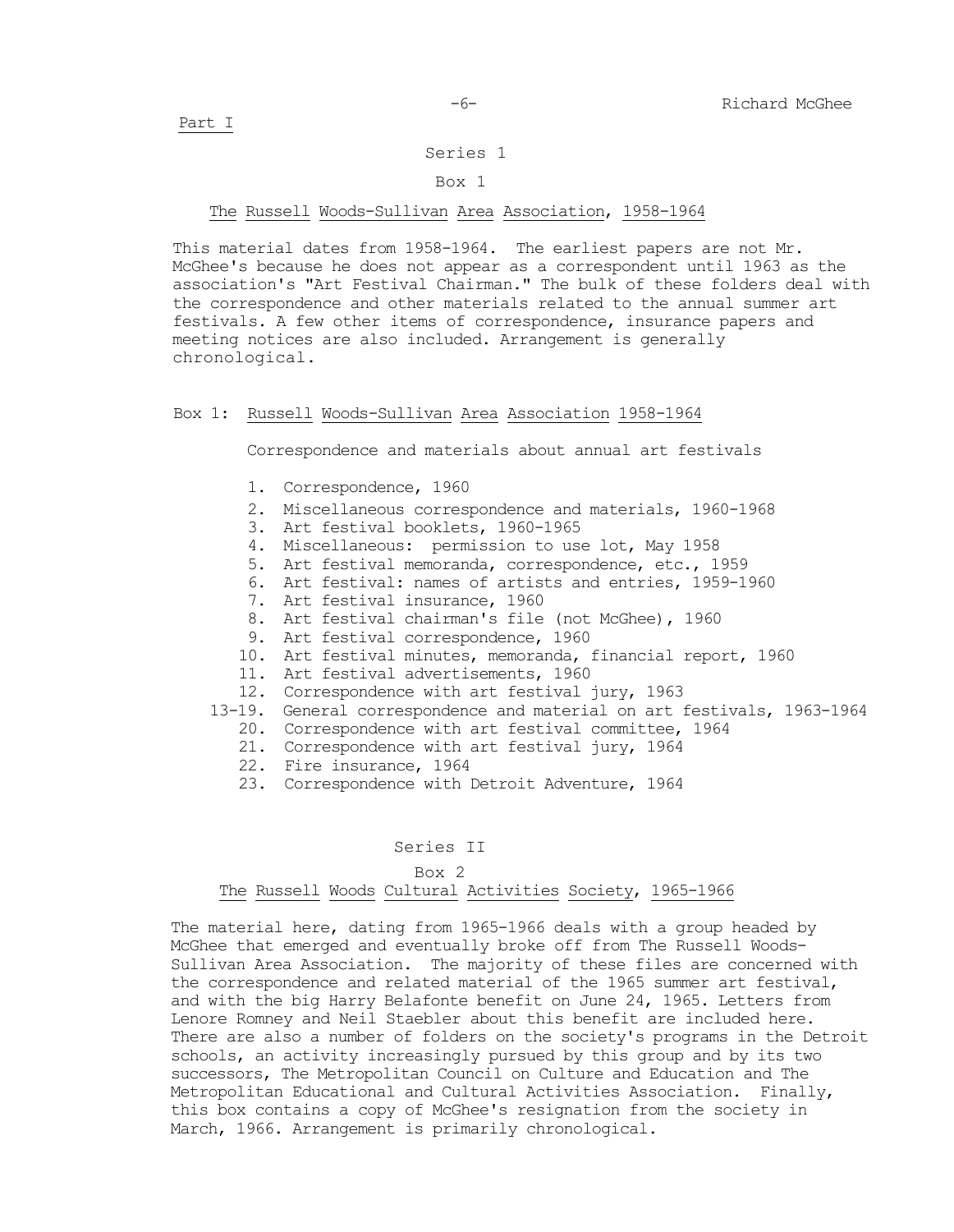### Box 2: Russell Woods Cultural Activities Society, 1965-1966

Correspondence and materials relating to the Society, its art festivals and the 1965 Belafonte benefit; programs in Detroit schools (1964-1966).

- 1. Society Articles or Incorporation, May 1965
- 2-3. General Correspondence and materials about art festival, 1965
	- 4. Correspondence with art festival jury, 1965
	- 5. Art festival advertisements, 1965
- 6-8. Correspondence about Belafonte benefit, March-September 1965
	- 9. Correspondence with Neil Staebler about benefit, January-July 1965
- 10. Correspondence with Lenore Romney about benefit, February-August 1965
- 11-13. General material on benefit, 1965
	- 14. Press clippings about benefit, 1965
	- 15. General correspondence, 1965-1966
	- 16. Checks for advertisements in Detroit Adventure Calendar, 1965
	- 17. Correspondence between The Society and McGhee: his resignation from The Society, March 1966
	- 18. Schedules of school programs, 1964-1965
	- 19. Correspondence about and schedules of school programs, 1966
- 20-21. Programs and evaluations of programs in Detroit schools, 1965-1966

Series III

Box 2

## Metropolitan Council on Culture and Education, 1965

McGhee was executive director of this organization in 1965, but we have only one letter, to The Detroit Board of Education, from it. The letter, dated December 29, 1965, concerns future cultural programs and activities in the Detroit schools.

22. Letter to the Detroit Board of Education, December 29, 1965

Series IV

Boxes 3-10

Metropolitan Educational and Cultural

#### Activities Association (MECA-A), 1965-1974

This is by far the largest series in this collection, and spans the years 1965-1974, with the bulk of the materials concentrated between 1966-1969. McGhee appears originally as the "Acting Chairman" of MECA-A, soon becoming its "executive director," which post he seems to have retained until about 1972. He is then listed as "president" and by 1974 someone else appears as "executive secretary." It is unclear whether MECA-A continued past 1974.

This organization seems, in its turn, to have emerged (in 1965) from the previous ones, and not only is its early masthead quotation the same as that of the Russell Woods Cultural Activities Society, but so is much of its membership. MECA-A was originally interested in bringing cultural programs to several select schools in Detroit, and the performers it contracted for these programs were often those who had been involved in programs previously sponsored by the Cultural Activities Society.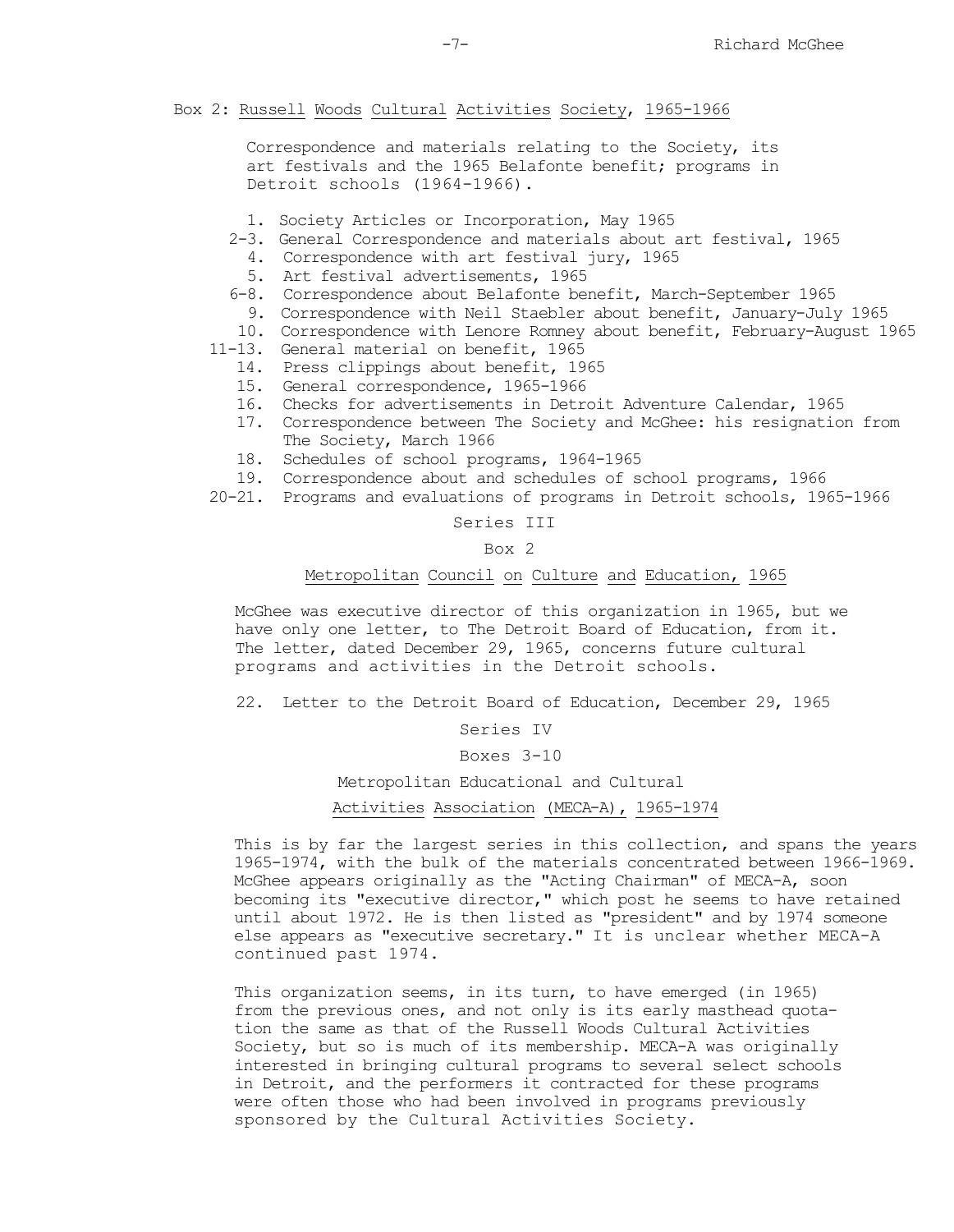By April of 1966 MECA-A had expanded its horizons and was setting up after-school workshops where students could meet with and learn from performers. These school programs were offered mostly between 1966-1968, during which McGhee and MECA-A appeared also to be broadening the spectrum of the organization's other activities. Summer festivals were presented in 1964 and 1968, and another Belafonte benefit was hoped for, but never given. However, a large-scale benefit for Car-men McCrae and Godfrey Cambridge was held August 9, 1968. And, finally, in 1969, MECA-A began sponsoring talent shows, called "Discover Youth," which were ambitious annual events largely designed to launch talented youngsters from the Detroit schools into the public arena. After these programs were initiated, MECA-A's other school and summer activities seem gradually to have died out.

In May 1966, MECA-A applied with Detroit Adventure through the Detroit Board of Education for funding under Title III of The Federal Elementary and Secondary Education Act of 1965. The Board appointed McGhee and two others from the MECA-A Board of Directors and three members from the Detroit Adventure Board to nominate members to a Citizens Advisory Board. This group was to insure that programs being planned by Detroit Adventure and funded by The Office of Education would be properly interpreted to the community at large. The grant was awarded to The Board of Education in September 1967, but the program was delayed until January 1968, and extended through June.

By the end of 1968, MECA-A seemed to lose much of its funding and its ambition. However, the "Discover Youth" programs were continued until 1974.

MECA-A had a large Board of Directors and Advisory Board. Both were liberally composed of such eminent persons as (then) Governor G. Mennen Williams, Mrs. Lenore Romney, Neil Staebler, several judges and congressmen, as well as people prominent in Detroit's cultural and black milieus. The bulk of the correspondence with these boards, which comprises the majority of the correspondence in the collection, has generally to do with public relations, notices of meetings and fundraising.

The material is arranged in large sections, under the general categories of school programs and related information; other programs and public activities, including the summer festivals and the 1968 benefit; correspondence with and information concerning The Board of Directors and The Advisory Board, and general correspondence; budgets, expenditures, financial reports and fund-raising, including materials about The Title III grant; and information about and copies of MECA-A's by-laws, statements of purpose, and materials for the brochure, published in November 1967. These statements and much of the information about MECA-A membership and programs are reiterated in the brochure.

## Box 3: Metropolitan Educational and Cultural Activities Association (MECA-A), 1965-1967

Correspondence, questionnaires, contracts and reference materials about programs in schools.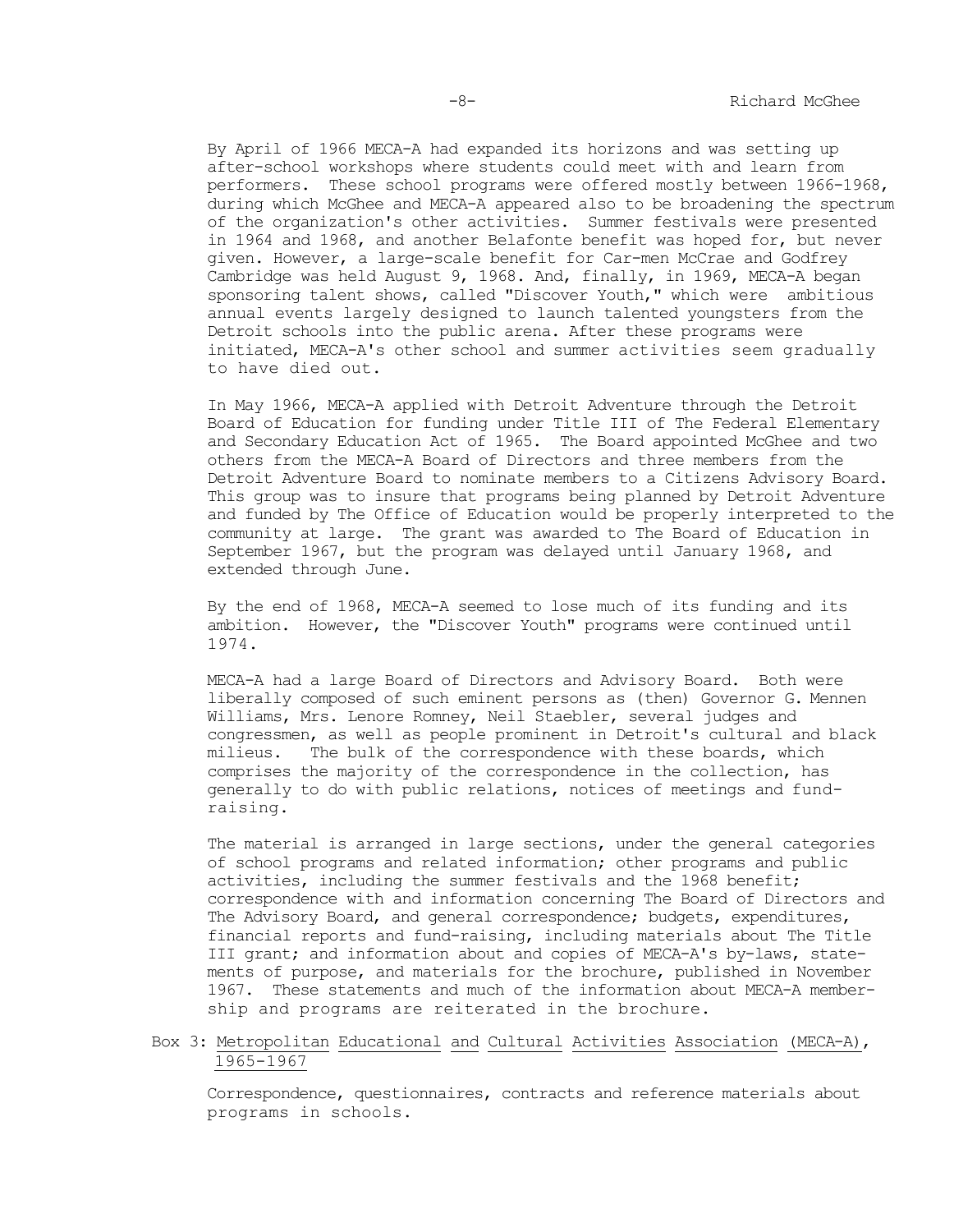- 1. Correspondence and materials, 1965
- 2. Letter to parents about school workshops, 1966
- 3. Correspondence with and schedules of performers, 1966
- 4. Correspondence about art workshops, 1966
- 5-9. Questionnaires on art workshops, 1966
- 10. Reports on school programs, 1965-1966
- 11. Reference material: article by Catherine McGhee on school programs, June 1966
- 12-13. Programs in schools: general material, schedules, correspondence, 1967
	- 14. Correspondence with and schedules of performers, 1967
- 15-18. Contracts with performers and others, 1967 and 1969
	- 19. Reference material: profiles of some performers, N.D.
	- 20. Reference material: information about Kay Britten, N.D.
- 21-22. Reference material: Detroit Contemporary Dance Company (Vera Embree), 1967-1968
	- 23. Reference material: Modern Dance Group of Central High School (Vera Embree), 1967
	- 24. Questionnaires, 1967
	- 25. Permits and cancellations of permits in Detroit schools, 1967
	- 26. Reference material: correspondence between Detroit Adventure and school principals, 1965-1967
- Box 4: Metropolitan Educational and Cultural Activities Association (MECA-A), 1966-1971 Correspondence and questionnaires about school programs, continued.
	- 1. Correspondence with Morton Levitsky about school programs, October 1966 - December 1967
	- 2-5. Correspondence with school principals and program evaluations, 1967-1968
	- 6. Principals' meetings, 1967
	- 7-8. School evaluations and programs, 1967-1968
		- 9. Correspondence about programs (1968) and list of schools serviced, 1968-1969
	- 10. Correspondence with PTA groups, 1967-1968
	- 11-13. Parent questionnaires, 1968
		- 14. General correspondence and material about programs, 1969-1971

## Box 5: Metropolitan Educational and Cultural Activities Association (MECA-A), 1967-1974

Correspondence and materials relating to youth programs and talent shows ("Discover Youth"), summer concerts, Carmen McCrae benefit (1968) and other public activities.

- 1. Reference material: Detroit Board of Education youth program policies, 1967
- 2. Reference material: Neighborhood Service Youth correspondence, January 1968
- 3-10. "Discover Youth Phases I-VI", correspondence and materials, 1969-1974
	- 11. General correspondence about summer and fall concerts, 1967
	- 12. Correspondence with Detroit Common Council and Mayor Cavanaugh about concerts, 1967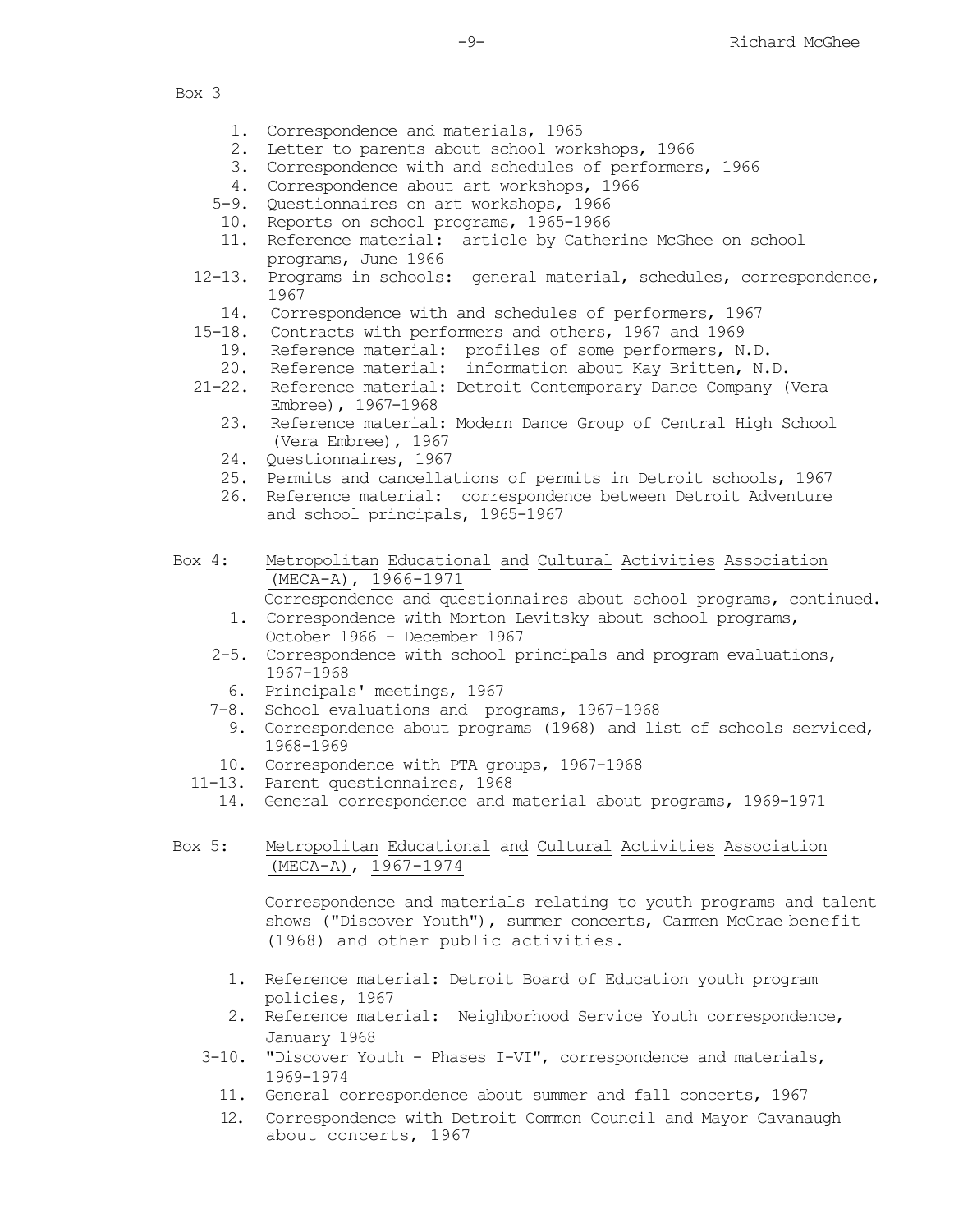- 13. Contracts and other materials relating to concerts, 1967
- 14-15. Correspondence and materials about four-day June festival, 1968
	- 16. Contract with Duke Ellington and Orchestra, August 1968
- 17-20. Correspondence about Carmen McCrae, Godfrey Cambridge benefit, July-December 1968
	- 21. Other materials about benefit, 1968
- 22. Sponsorship of student talent groups and contracts with them, 1969
- 23-24. Newspaper clippings of school and public activities, 1965-1969

## Box 6: The Metropolitan Educational and Cultural Activities Association (MECA-A), 1966-1967

Correspondence and materials relating to The Board of Directors, 1966-1970. Advisory Board correspondence, April-July 1967

Arrangement of correspondence is primarily chronological and letters are often separated into incoming and outgoing.

- 1. Incoming correspondence, 1966
- 2-3. Outgoing correspondence, March-November 1966
- 4. Incoming correspondence, 1967
- 5-9. Outgoing correspondence, 1967
- 10. Correspondence and material about a possible Belafonte benefit, 1967
- 11. Incoming correspondence, 1968
- 12. Outgoing correspondence of Board members, 1968
- 13-14. Correspondence, 1969-1970
	- 15. Correspondence with press about first Board meeting, 1966
	- 16. Meeting notices, agendas, minutes (incomplete). Minutes of joint Advisory Board and Board of Directors meeting (September 1967), 1967-1970
	- 17. Election materials (incomplete), 1967-1970
- 18-19. Lists of Board of Directors, 1966-1970
	- 20. Reference materials about Board members, N.D.
	- 21. Outgoing correspondence: invitations to join Advisory Board, April-July, 1967

# Box 7: Metropolitan Educational and Cultural Activities Association (MECA-A), 1966-1974

Correspondence with and materials about Advisory Board (1967-1968), continued. General correspondence, memoranda and bills, miscellaneous materials, 1966-1974

1. Incoming correspondence: responses to invitations to join

Advisory Board, May, 1967 - January, 1968

- 2-3. Outgoing correspondence with Advisory Board, 1967-1968
	- 4. Advisory Board lists, 1967-1968
	- 5. Advisory Board and steering committee notices (incomplete), 1967-1968
	- 6. Random membership lists, correspondence, classifications and other materials 1967-1970
	- 7. General correspondence, 1966
- 8-9. Correspondence and general memoranda, 1967
- 10. Correspondence with affiliate (group) members, 1967
- 11. Bills and correspondence about bills, 1967
- 12. Correspondence with Bank of The Commonwealth, October 1967
- 13. Correspondence with the City of Detroit about a Charitable Solicitations Request, 1967-1968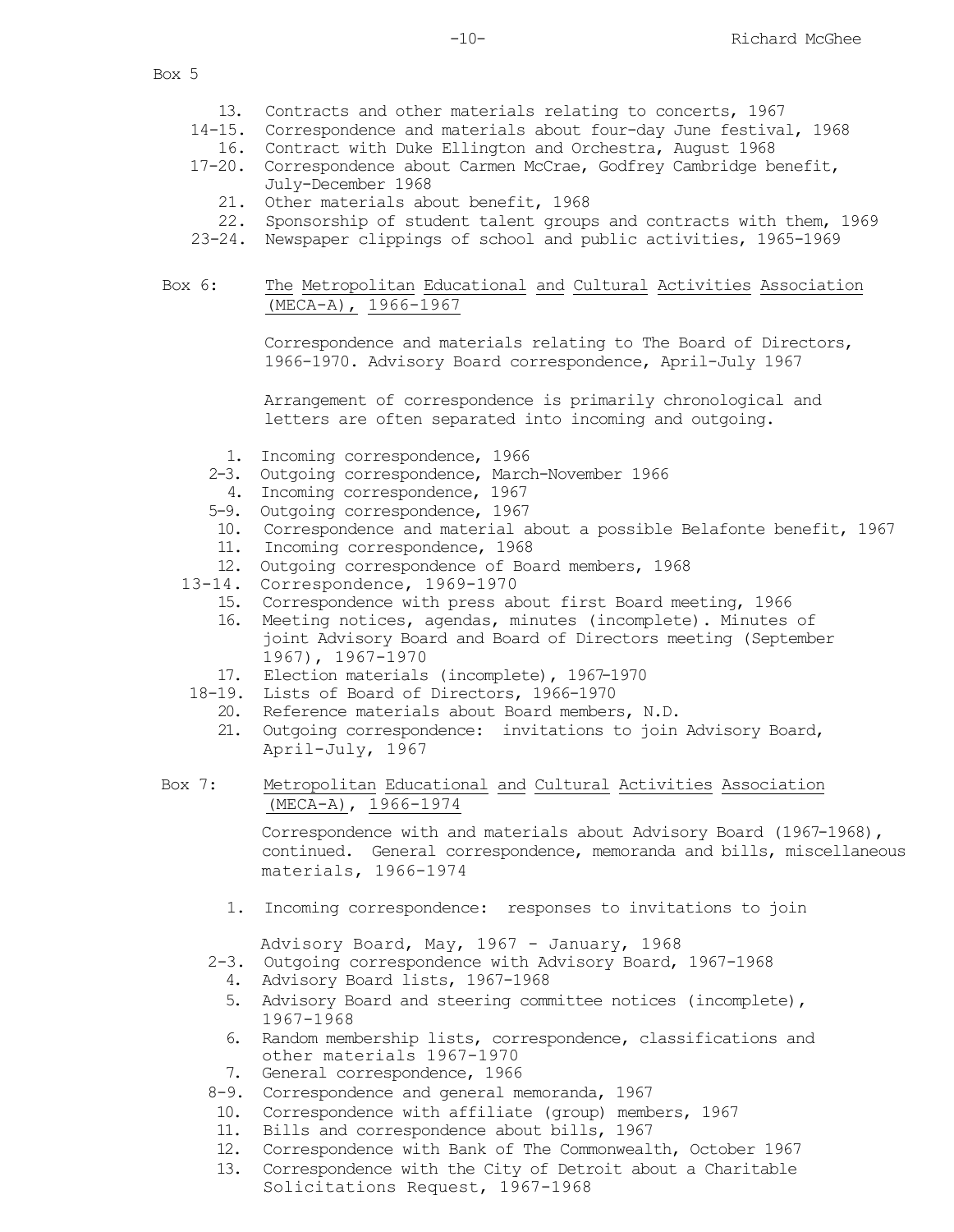- 14. Correspondence and memoranda, 1968
- 15. Bills and correspondence about bills, 1968
- 16. Outgoing correspondence with Mayors about MECA-A, 1968<br>17. Incoming correspondence from the Mayors, 1968
- Incoming correspondence from the Mayors, 1968
- 18. Calendar, 1968-1969
- 19. Correspondence, 1969
- 20. Bills and correspondence about bills, 1969
- 21. Plans for 1969
- 22. Correspondence and memoranda, 1970
- 23. Bills, 1970
- 24. Correspondence with and material about the WEB DuBois Foundation, 1970
- 25. Correspondence, 1971
- 26. Bills, 1971
- 27. Correspondence, 1972
- 28. Bills, 1972
- 29. Correspondence about MECA-A eviction notice.
- (see correspondence with Board of Directors, 1970), 1970-1972
- 30. Correspondence, 1974
- 31. Reference material, correspondence with and information about Detroit Civic Opera Company, 1966
- Box 8 Metropolitan Educational and Cultural Activities Association (MECA-A), 1966-1971

Miscellaneous reference materials, continued. Budgets, expenditures and financial reports. Correspondence about fundraising and materials relating to federal funding under Title III. (1966)

- 1. Reference material: correspondence with and information about Community Action Centers Program, 1966-1967
- 2. Reference material: correspondence and information about New Detroit, August-December 1967
- 3. Reference material: Detroit Institute of Art's "Project Outreach" and Founders Society, 1969
- 4. Miscellaneous material from The Michigan Council for the Arts, 1971
- 5-6. Miscellaneous materials from other groups, N.D.
	- 7. Invitations to civic events, N.D.
	- 8. Miscellaneous lists and notes, N.D.
	- 9. Budgets, expenditures and financial reports, 1966
- 10. Correspondence with and material about foundations, 1966-1968
- 11. Budgets, expenditures and financial reports, 1967 (see folders on school programs, 1966-1967.)
- 12. Correspondence about and application for a grant from The National Foundation on Arts and Humanities, 1967-1968
- 13. Contributions from Walker Cisler of Detroit Edison, 1967 and 1969
- 14-15. Budgets, expenditures and financial reports, 1968 and 1970
- 16-20. Correspondence with membership, including Boards, about dues: lists of dues received, 1967-1969
	- 21. News release about MECA-A and Detroit Adventure application for Title III grant, 1966
	- 22. Correspondence and material about Detroit Board of Education Cultural Enrichment Project. Copy of funding request through Title III, 1966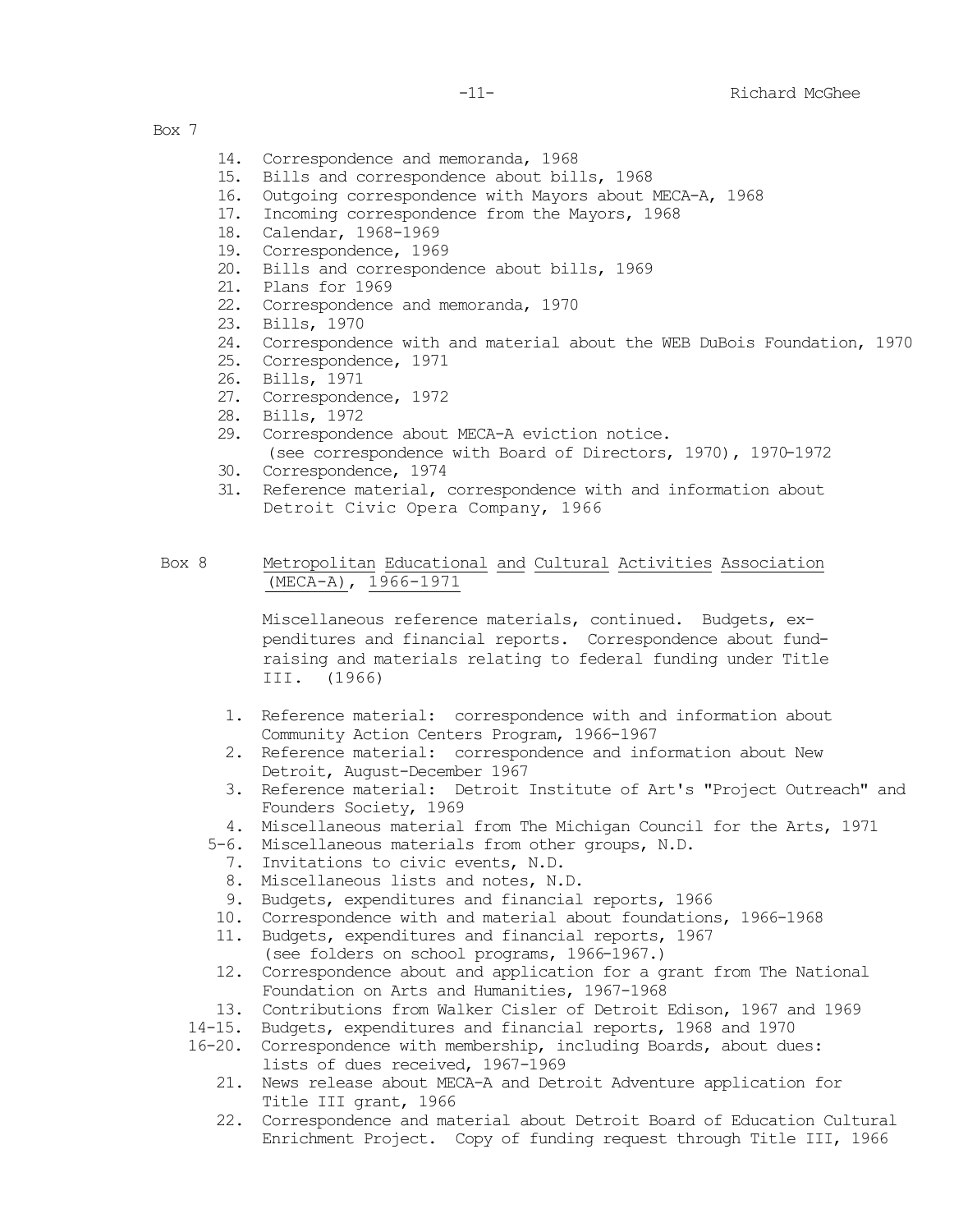-12- Richard McGhee

## Box 9 Metropolitan Educational and Cultural Activities Association

(MECA-A), 1966-1968

Title III correspondence and materials, continued (1966-1968). Newsletters (1966), statements of purpose, by-laws and brochure materials, 1967. Copy of 1967 brochure.

- 1. Correspondence with Detroit Board of Education and others about Title III Advisory Council, 1966-1968
- 2. Correspondence from Detroit Adventure about Title III Advisory Council, 1968
- 3-9. Reference materials: proposed projects submitted to Detroit Adventure for Title III grant, and minutes of planning committees, May-June 1968
- 10. Correspondence with Detroit Adventure and the Detroit Symphony Orchestra about Title III provisions, July 1968
- 11. Newsletters, 1966
- 12. Statements of purpose and abstracts about MECA-A, N.D.
- 13-14. By-laws, N.D.
- 15-18. Correspondence and material pertaining to the brochure. Copy of brochure, 1967
	- 19. Lay-outs of brochure, 1967
- Box 10 Metropolitan Educational and Cultural Activities Association (MECA-A), 1967

Brochure materials, continued.

- 1. Brochure galleys and lay-outs, 1967
- 2. Negative print text for brochure, 1967
- 3. Negative prints and photos, 1967

Series V

## Box 10

### Personal materials, 1963-1974

This series includes correspondence and materials not relating to McGhee's activities in any of the above organizations. Employment requests, correspondence with Neil Staebler about the Democratic National Committee, and material about the Joint Action Committee on Education (JACOE), of which McGhee was president, are included.

- 4. Notebook, 1963
- 5. Correspondence and miscellaneous material, 1967-1974
- 6. Correspondence with Neil Staebler about the Democratic National Committee, 1965-1966
- 7. Correspondence and materials about Joint Action Committee on Education (JACOE), 1972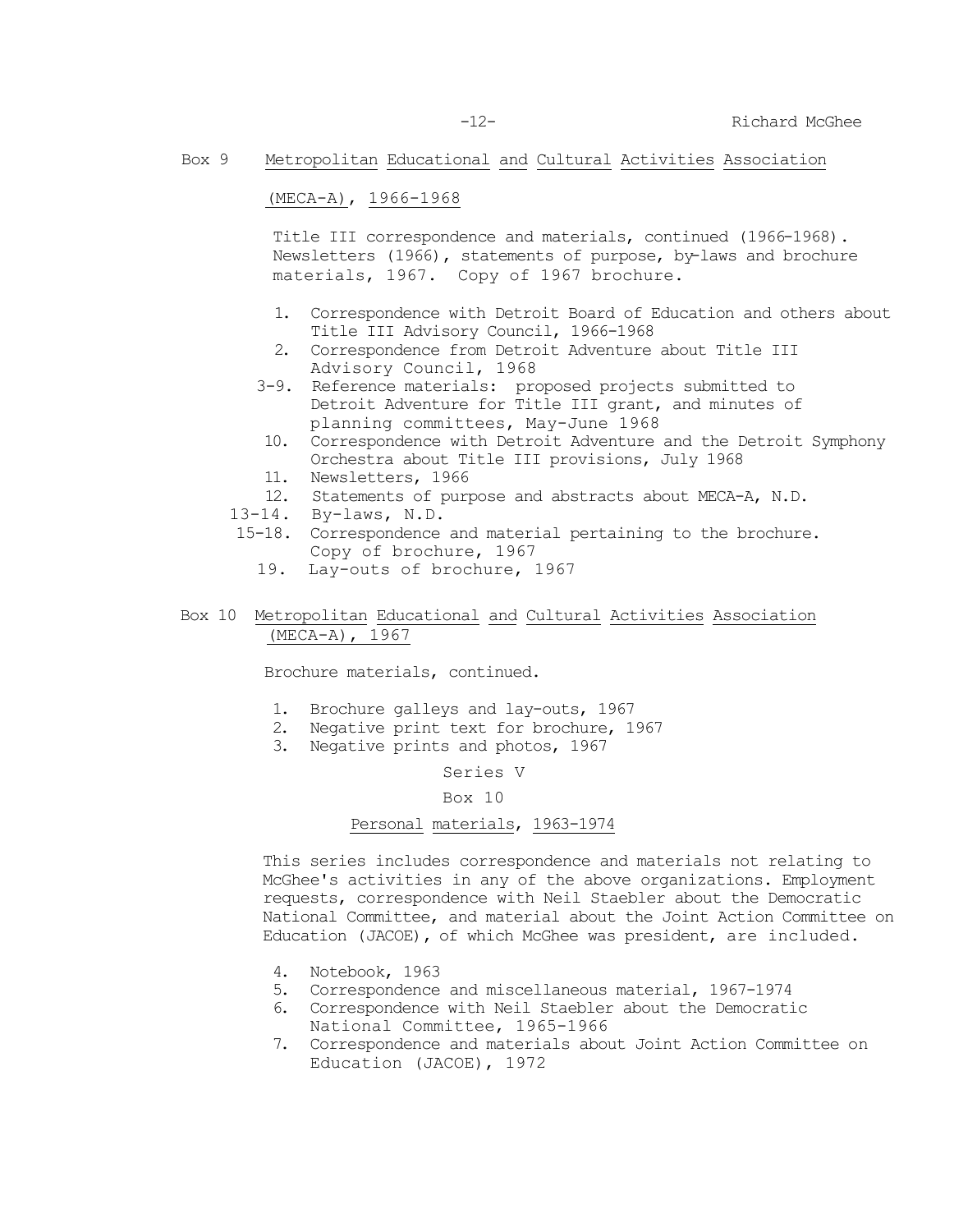Index to Major Correspondents

|                 | Levi sky, Morton: 4-1, and throughout files of correspondence with<br>school principals, series IV, box 4 |
|-----------------|-----------------------------------------------------------------------------------------------------------|
| Romney, Lenore: | 2-10, and Board of Directors' correspondence,<br>especially 1966-1970, series IV, box 6                   |
| Staebler, Neil: | $2-9$ , $10-6$ , $6-10$ , and other Board of Directors'<br>correspondence, series IV, box 6               |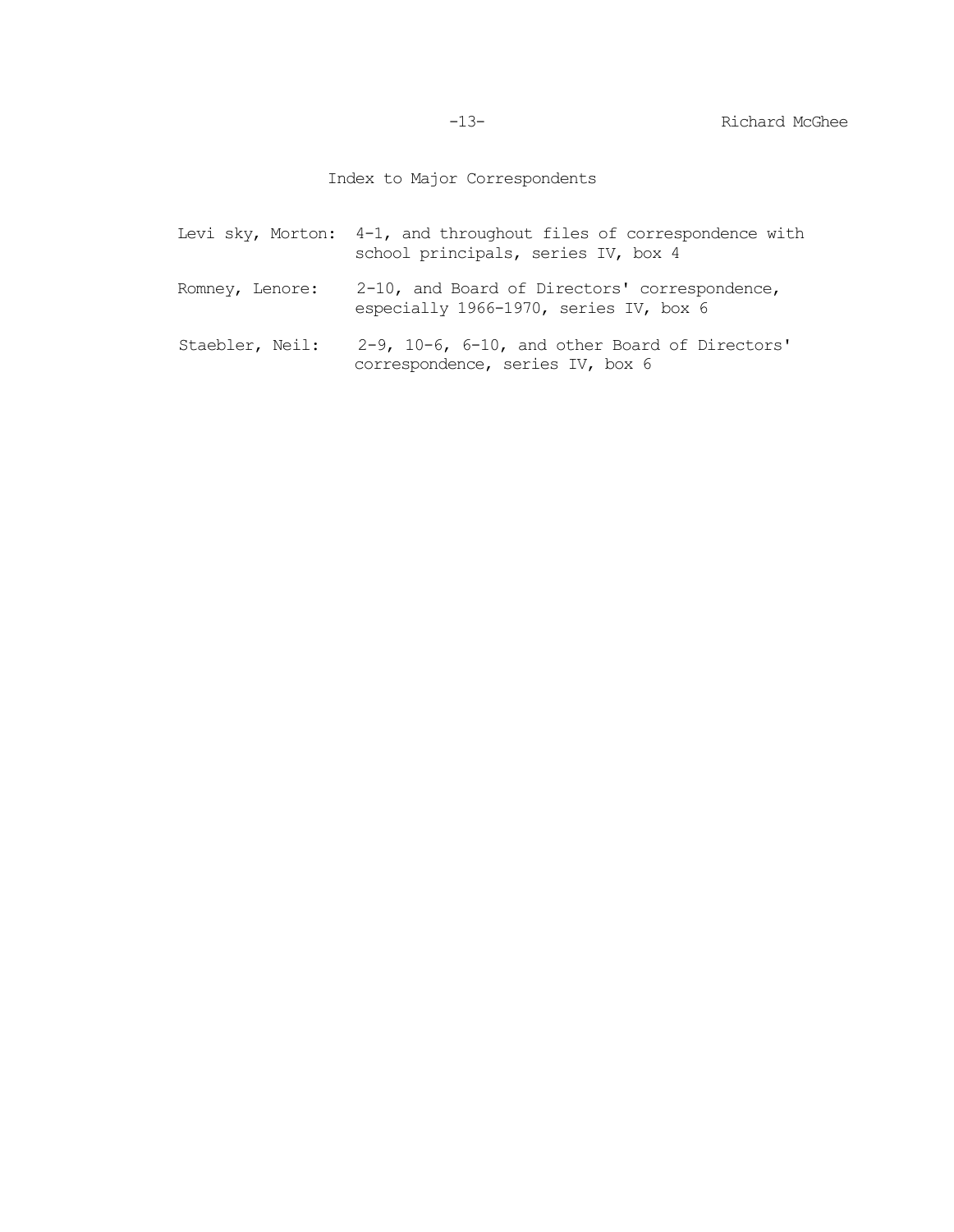Part 2

### Series VI

## Cultural and Educational Organizations, 1963-1976 Boxes 11-15

Correspondence, memoranda, minutes, programs, forms, lists, fliers, pamphlets, reference materials, and clippings relating to the activities of the Russell Woods associations, MECA-A, the Afro-American Cultural Development Foundation, and other groups concerned with promoting integration and improving community relations through cultural programs. This series is divided into four sub series arranged chronologically.

Sub series A: Russell Woods-Sullivan Area Association and the Russell Woods Cultural Activities Society, 1963-1968; Box 11.

The papers in this sub series overlap those of Series I and II in Part One. Files are arranged by type of material and then chronologically.

### Box 11

- 1-2. General correspondence and materials, 1963-1967
- 3-4. Correspondence and materials concerning benefits and performers, 1963- 1965
	- 5. Scholarship information, 1965
- 6-7. Mailing lists, no date
	- 8. Clippings, 1963-1968
- Sub series B: Other Cultural and Educational Groups, 1964-1973; Box 11-12. The papers in this sub series relate to a few short-lived groups in which Mr. McGhee held office or was actively devoted to the same objectives as the organizations in Sub series A. Files are arranged by organization and chronologically within that division.

## Box 11

- 9-10. Detroit Society for the Advancement of Culture and Education: Correspondence and materials, Nov 1964-Jan 1973
	- 11. Mackenzie High School Advisory Council Mackenzie Constellation Evaluation Committee; correspondence, 1965-1967
- 12-14. Mackenzie Constellation Evaluation Committee; general materials, 1964-1967

#### Box 12

- 1. Mackenzie High School curriculum guide, 1965
- 2. Metropolitan Council on Culture and Education; articles of incorporation, by-laws, other materials, 1965-1966
- 3. Detroit Contemporary Dance Company; constitution, tax status, incorporation and dissolution materials, 1967
- 4. Detroit Contemporary Dance Company; program and financial materials, 1967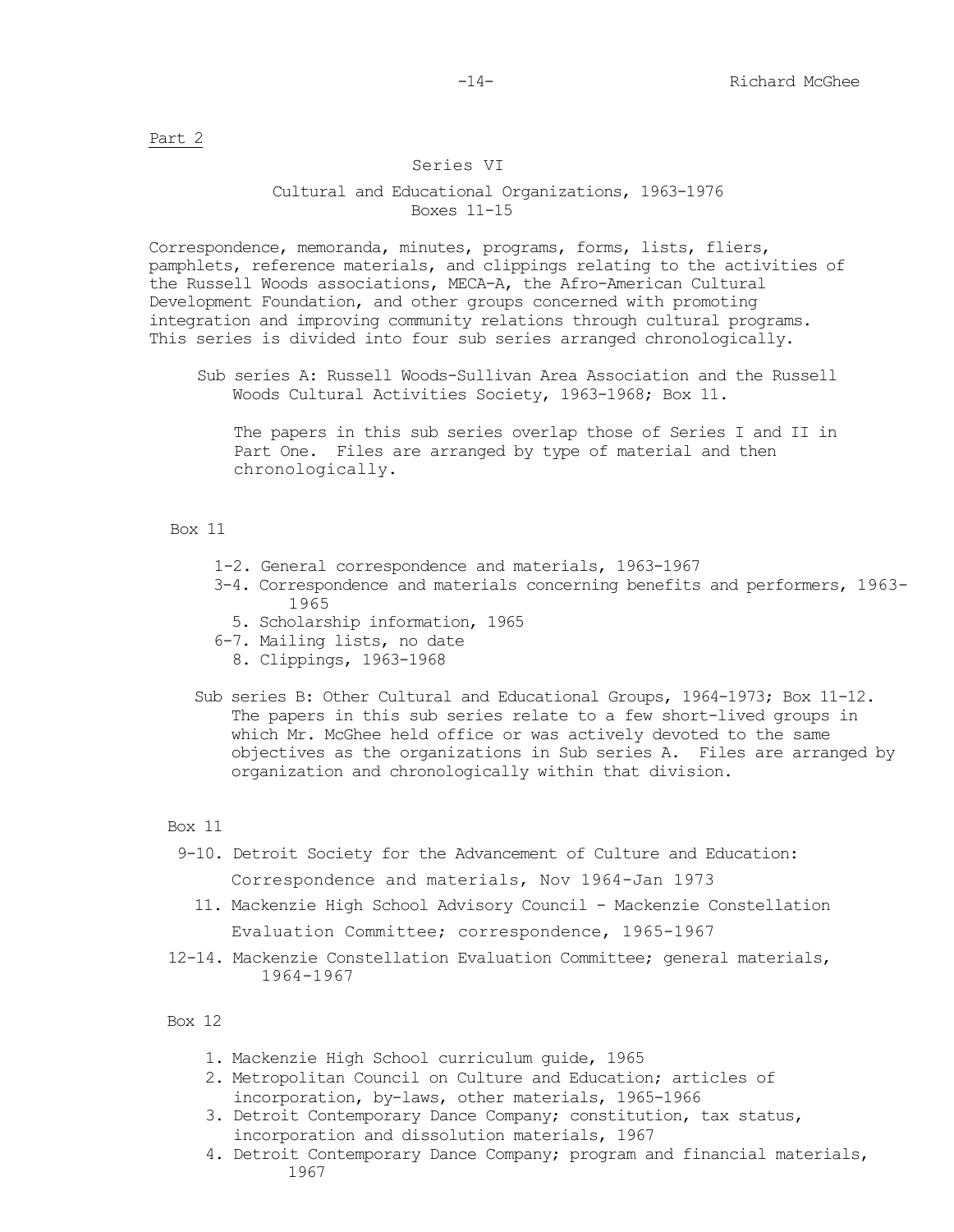Sub series C: Metropolitan Educational and Cultural Activities Association (MECA-A), 1965-1976; Box 12-14.

The papers in this sub series supplement those in Series IV in Part One. Files are by type of material and chronologically within categories.

Box 12

- 5. By-laws, incorporation and tax status materials, 1966-1976
- 6. Explanatory information
- 7. Membership list and classification information, 1968
- 8-9. Boards of directors and advisors, no date
- 10. Minutes and agendas, 1967-1968
- 11. Financial reports and materials, 1967-1974
- 12-15. General correspondence, memos and meeting notices, 1966-1970
	- 16. Letter to general membership, Nov 1970
	- 17. General correspondence, memos and meeting notices, 1971-1975

Box 13

- 1-2. Correspondence with foundations, 1966-1972
- 3-5. School programs; correspondence and materials, 1966-1970
	- 6. School programs; evaluations by schools and parents, 1966-1968
	- 7. School programs; correspondence and materials concerning Title III, including planning grant, 1966-1968
- 8-10. School programs: proposals for Title III cultural enrichment projects. 1966-1967
	- 11. Other programs; correspondence and materials, 1966-1969
	- 12. Other programs; Carmen McCrae benefit correspondence and materials, Aug 9, 1968
- 13-14. "Discover Youth, phases I-Vi", 1969-1974
- 15-16. Programs; background materials

Box 14

- 1-3. Programs; background materials
	- 4. Programs: Wayne County Community College: course schedules, 1968-1969
	- 5. Clippings, 1966-1968
	- 6. W.E.B. Dubois Foundation; agreement with MECA-A and summary of foundation activities, 1970
	- 7. W.E.B. Dubois Foundation; correspondence and reference materials, 1970-1971
- 8. W.E.B. DuBoix Foundation; financial materials, 1970
- 9-14. Mailing lists: 1965-1972

Sub series D: Afro-American Cultural Development Foundation, 1968-1973; Box 15.

The papers in this sub series relate to Mr. McGhee's work as a board member with this organization in coordinating and funding black cultural groups with the general objective of promoting civil rights. Papers are arranged by type of material and then chronologically.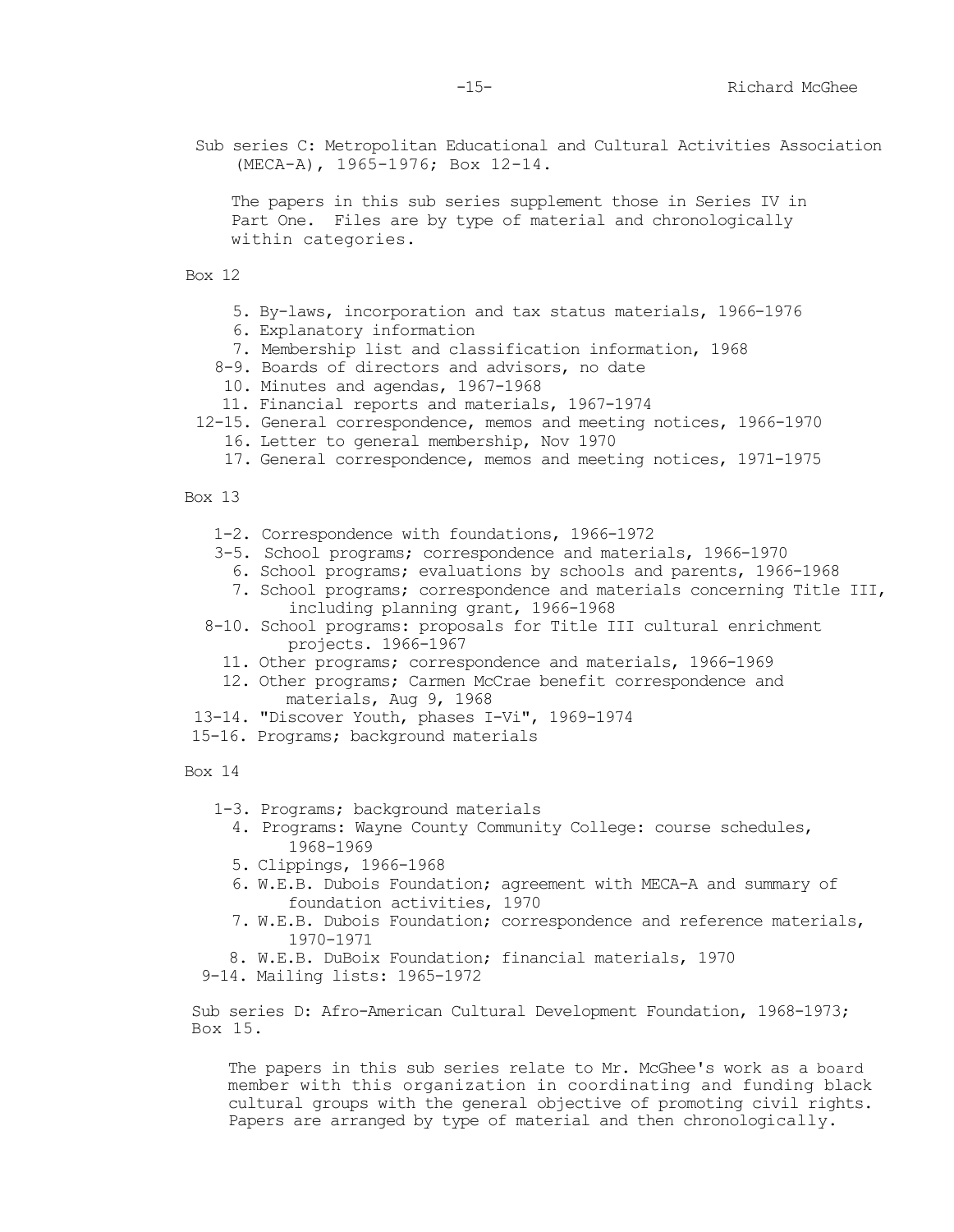- 1. Formation of the foundation; correspondence, constitution and other materials, 1968-1969
- 2. Correspondence and planning programs, Sep 1969-1972
- 3-7. Minutes, meeting notices and agendas, 1968-1973
	- 8. Membership and committee lists, 1969
	- 9. Financial reports, 1969-1971
- 10. Community survey, Dec 1969
- 11-12. Festival materials, 1969-1973
	- 13. Clipping, reference materials, cartoon

### Series VII

Civil Rights Groups, 1963-1977

Boxes 15-22

Correspondence, memoranda, reports, minutes, programs, fliers, and reference materials relating to the work of Mr. McGhee as a specialist in police-community relations with the Michigan Civil Rights Commission, as a board member and state president of the National Association of Human Rights Workers (formerly the National Association of Inter group Relations Officers), and as a member of several local civil rights organizations. Files are arranged by organization and then chronologically.

14-18. Materials on police and community, 1963-1966 19. Materials on police and community: "Law Enforcement and Civil Rights", by Burton Levy, Apr 1966

Box 16

- 1-2. Materials on police and community; May 1966-Nov 1968
	- 3. General memoranda, Jul-Nov 1966
	- 4. General memoranda and meeting notices, Nov-Dec 1966
	- 5. Program summary and 1967-1968 budget requests, Dec. 1966
	- 6. Correspondence and memos to and from Burton Levy; Community Services meeting notices, Mar 1966-Apr 1967
	- 7. Police-Community Relations Program; McGhee appointment, initial reports and plans, Dec 1966-Mar 1967
- 8. Police-Community Relations Program; orientation materials, Dec 1966
- 9-10. Police-Community Relations Program: correspondence, meeting and other materials, Jan-Feb 1967

Box 17

- 1-2. Police-Community Relations Program; correspondence, programs and other materials, Mar-Jun 1967
	- 3. Police Community Relations Program; undated materials
- 4-6. Police Recruitment Project; correspondence, meeting and other materials, Feb-Jun 1967
	- 7. Police Recruitment Project; meeting and other materials, Jun 1967+n.d.
	- 8. Personnel lists and 1965 Michigan civil rights agency directory
	- 9. Rules of work, 1966
- 10-12. Case Files, 1966

13. Program of In-Service Training and agreements with other agencies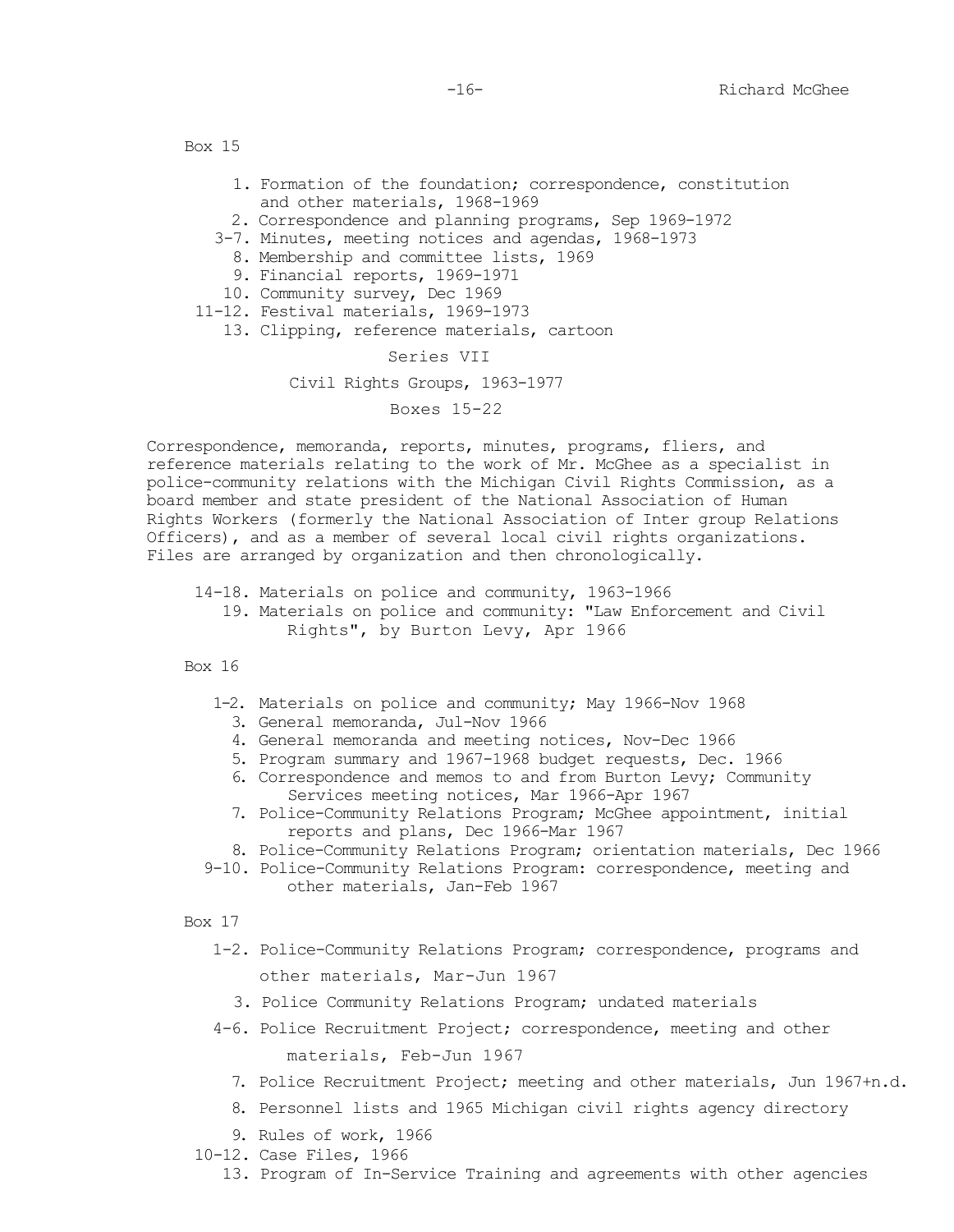- 1. Miscellaneous materials, undated, from the Civil Rights Commission
- 2. Background materials, 1965-1975
- 3. Background materials: Neighborhood Youth Corps Project Proposal, Jul 166

Sub series B: National Association of Human Rights Workers (NAHRW), 1967-1977; Box 18-21.

- 4. NAIRO; statement of purpose, correspondence, and conference and materials, 1967
- 5-6. ; correspondence, conference and other materials, 1968-1970.<br>7. ; Directory of Inter group Relations Agencies, 1969
	- 7. ; Directory of Inter group Relations Agencies, 1969
	- 8. NAHRW; by-laws.
	- 9. Conference, financial and other materials, 1971
- 10-14. Correspondence, memos, board minutes and other materials, 1972
	- 15. Conference schedules, Oct 1972
	- 16. Conference agendas and minutes and resolutions, Oct 1972
	- 17. Conference program and materials, Oct 1972
- Box 19
	- 1. Financial reports, 1972
	- 2. Membership directory, 1972-1973
	- 3. Correspondence, memos and other materials, Jan-May 1973
	- 4. Material about Farah boycott, Jun 1973
	- 5. Correspondence, memos and other materials, Jun-Dec 1973
	- 6. Conference agendas, minutes, resolutions, Oct 1973
	- 7. Conference program and materials, Oct 1973
	- 8. Correspondence, memos, borar minutes and other materials, 1974
	- 9. Conference schedules and materials, Oct 1974
	- 10. Membership directory and board members, 1974
	- 11. Correspondence and other materials, 1975-1977
	- 12. Mailing lists, n.d.
- 13-15. Legislative Educational Services Committee (LES); correspondence, memos, Human Righter, Nov 1973-Jan 1975
- 16-17. LES; completed questionnaires
	- 18. ; undated mailing lists

Box 20

- 1-3. LES; reference materials, C-W
- 4-6. ; reference materials, by city, B-T<br>7-8. ; reference materials, state of Ken
- 8. ; reference materials, state of Kentucky<br>9. ; miscellaneous reference materials
- 9. ; miscellaneous reference materials
- 10. Michigan chapter of NAIRO: by-laws and correspondence, 1965-1970
- 11-12. Michigan chapter: meeting notices, agendas and reports, 1967-1970
	- 13. Michigan chapter: undated membership lists
	- 14. Michigan Association of Human Rights Workers (MAHRW); statement of purpose, correspondence, meeting materials, reports, 1971
- 15-18. MAHRW; correspondence, meeting materials, reports, 1972-1976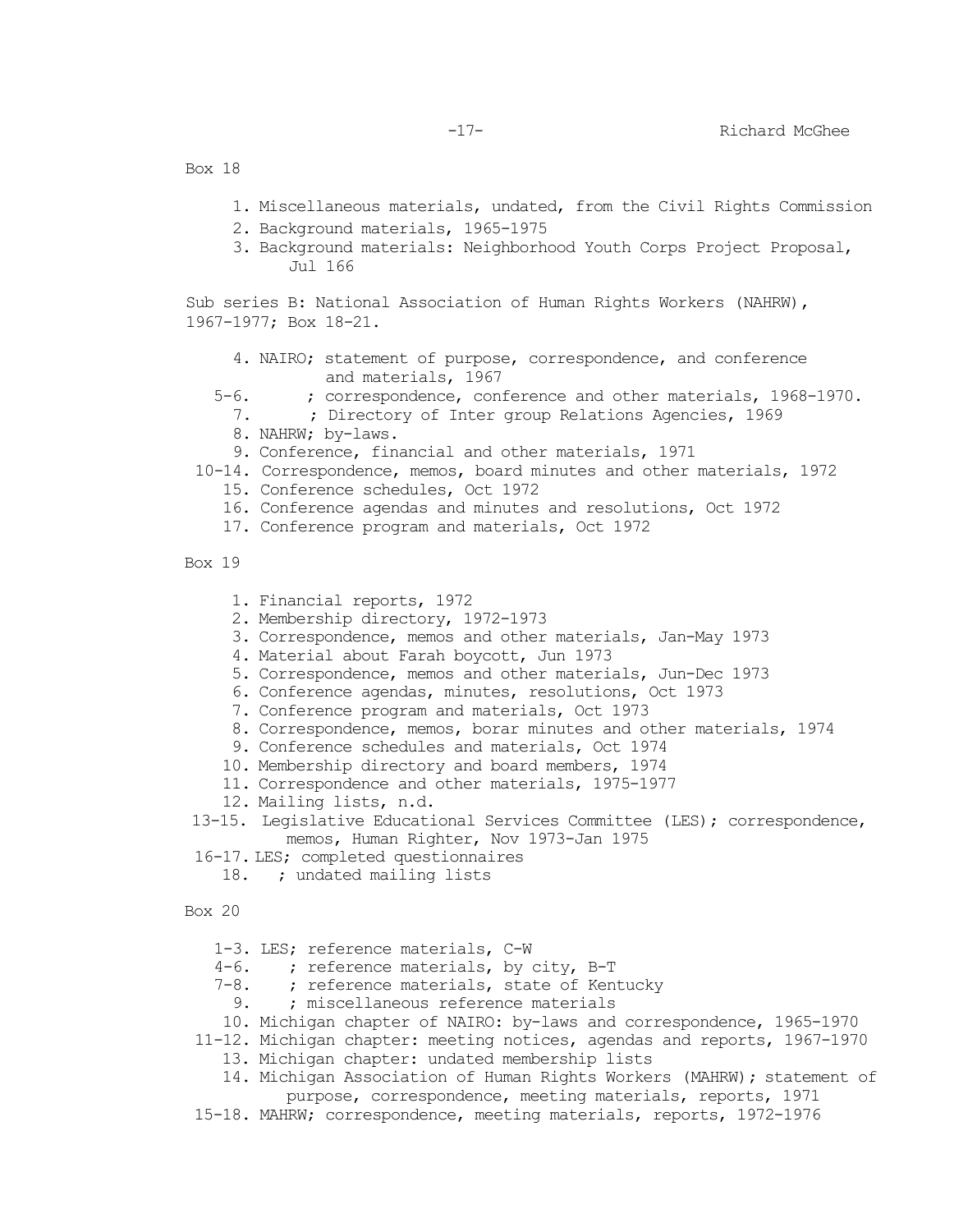|             | 1. MAHRW: undated membership list                              |
|-------------|----------------------------------------------------------------|
|             | : reference materials, 1971-1975<br>2.                         |
|             | 3. Joint Action Committee on Education (JACOE); articles of    |
|             | incorporation, correspondence and meeting materials, 1971.     |
|             | 4-8. JACOE; correspondence and meeting materials, Jan-May 1972 |
| 9.          | ; correspondence and other materials, Feb 1973                 |
| 10.         | ; conference materials, Mar 1972                               |
| 11.         | ; conference materials, n.d.                                   |
| 12.         | ; mailing lists, press releases and clippings, 1972            |
| $13 - 15$ . | : reference materials                                          |
|             |                                                                |

Box 22

- 1. NAACP; Education Committee meeting notices and minutes, 1971<br>2. : other materials, 1971-1973
- 2. ; other materials, 1971-1973
- 3. Other minority and community groups, events and materials,1966-1975
- 4-6. Society for International Development (SID) conference and other materials, 1971-1976
	- 7. Other international materials

#### Series VIII

#### Political Organizations and Activities, 19631978

### Boxes 22-25

Correspondence, organizational mailings, reports, publicity materials, and clippings relating to Mr. McGhee's membership in Americans for Democratic Action in Michigan and Massachusetts and his participation in politics especially in support of candidates favorable to the civil rights movement. Files are arranged by organization or type of material and papers are in chronological order.

Sub series A: Political Affiliations and Activities (except ADA), 1963-1974; Box 22

- 8. Campaign materials for Detroit candidates, 1963-1972
- 9. Campaign materials for G. Mennon Williams, 1966-1970
- 10. Michigan Democratic Spring State Convention, Feb 1-2, 1969
- 11. Democratic Political Reform; special state convention, Jan 17-18, 1970
- 12. National Democratic Party materials, 1963-1974
- 13. Political materials; Michigan
- ; national

Sub series B: Americans for Democratic Action (ADA), 1970-1978; Boxes 23-25

- 1. Constitution and by-laws; officers; chapter contacts
- 2-3. McGhee correspondence to and from the ADA, 1970-1977
- 4. National Executive Committee: meeting materials and report, 1972-1973
- 5—12. Board and convention materials; press release; general correspondence and memos; 1969 - Feb 1978.